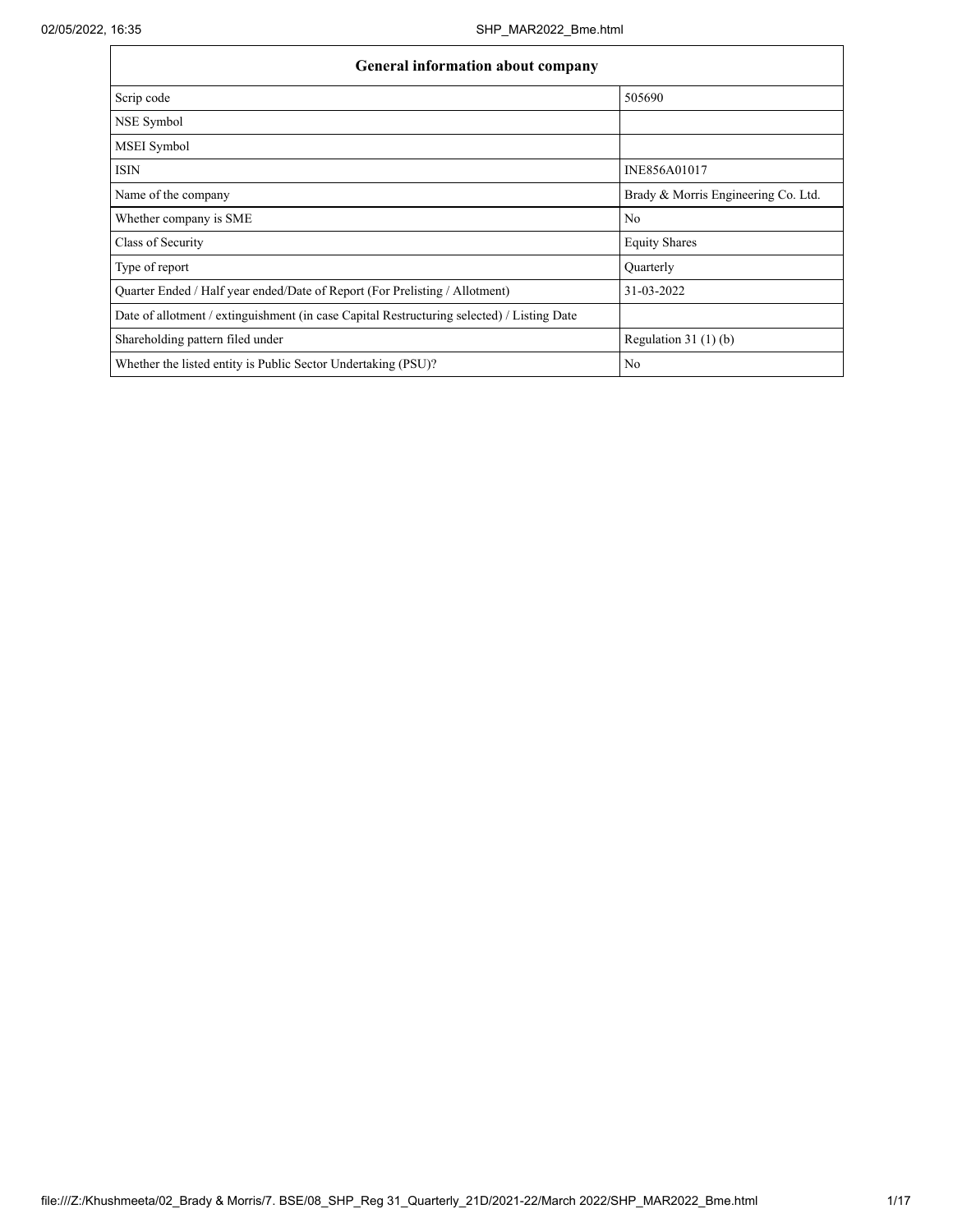|                 | <b>Declaration</b>                                                                        |                |                                |                       |                             |  |  |  |  |  |  |
|-----------------|-------------------------------------------------------------------------------------------|----------------|--------------------------------|-----------------------|-----------------------------|--|--|--|--|--|--|
| Sr.<br>No.      | Particular                                                                                | Yes/No         | Promoter and<br>Promoter Group | Public<br>shareholder | Non Promoter-<br>Non Public |  |  |  |  |  |  |
| $\mathbf{1}$    | Whether the Listed Entity has issued any partly paid up shares?                           | N <sub>0</sub> | N <sub>0</sub>                 | N <sub>0</sub>        | N <sub>0</sub>              |  |  |  |  |  |  |
| $\overline{2}$  | Whether the Listed Entity has issued any Convertible Securities<br>$\Omega$               | N <sub>0</sub> | N <sub>0</sub>                 | N <sub>0</sub>        | N <sub>0</sub>              |  |  |  |  |  |  |
| 3               | Whether the Listed Entity has issued any Warrants?                                        | N <sub>0</sub> | N <sub>0</sub>                 | N <sub>0</sub>        | N <sub>0</sub>              |  |  |  |  |  |  |
| 4               | Whether the Listed Entity has any shares against which<br>depository receipts are issued? | N <sub>0</sub> | N <sub>0</sub>                 | N <sub>0</sub>        | No.                         |  |  |  |  |  |  |
| 5               | Whether the Listed Entity has any shares in locked-in?                                    | N <sub>0</sub> | N <sub>0</sub>                 | N <sub>0</sub>        | No                          |  |  |  |  |  |  |
| 6               | Whether any shares held by promoters are pledge or otherwise<br>encumbered?               | N <sub>0</sub> | N <sub>0</sub>                 |                       |                             |  |  |  |  |  |  |
| $7\phantom{.0}$ | Whether company has equity shares with differential voting<br>rights?                     | N <sub>0</sub> | N <sub>0</sub>                 | N <sub>0</sub>        | N <sub>0</sub>              |  |  |  |  |  |  |
| 8               | Whether the listed entity has any significant beneficial owner?                           | N <sub>0</sub> |                                |                       |                             |  |  |  |  |  |  |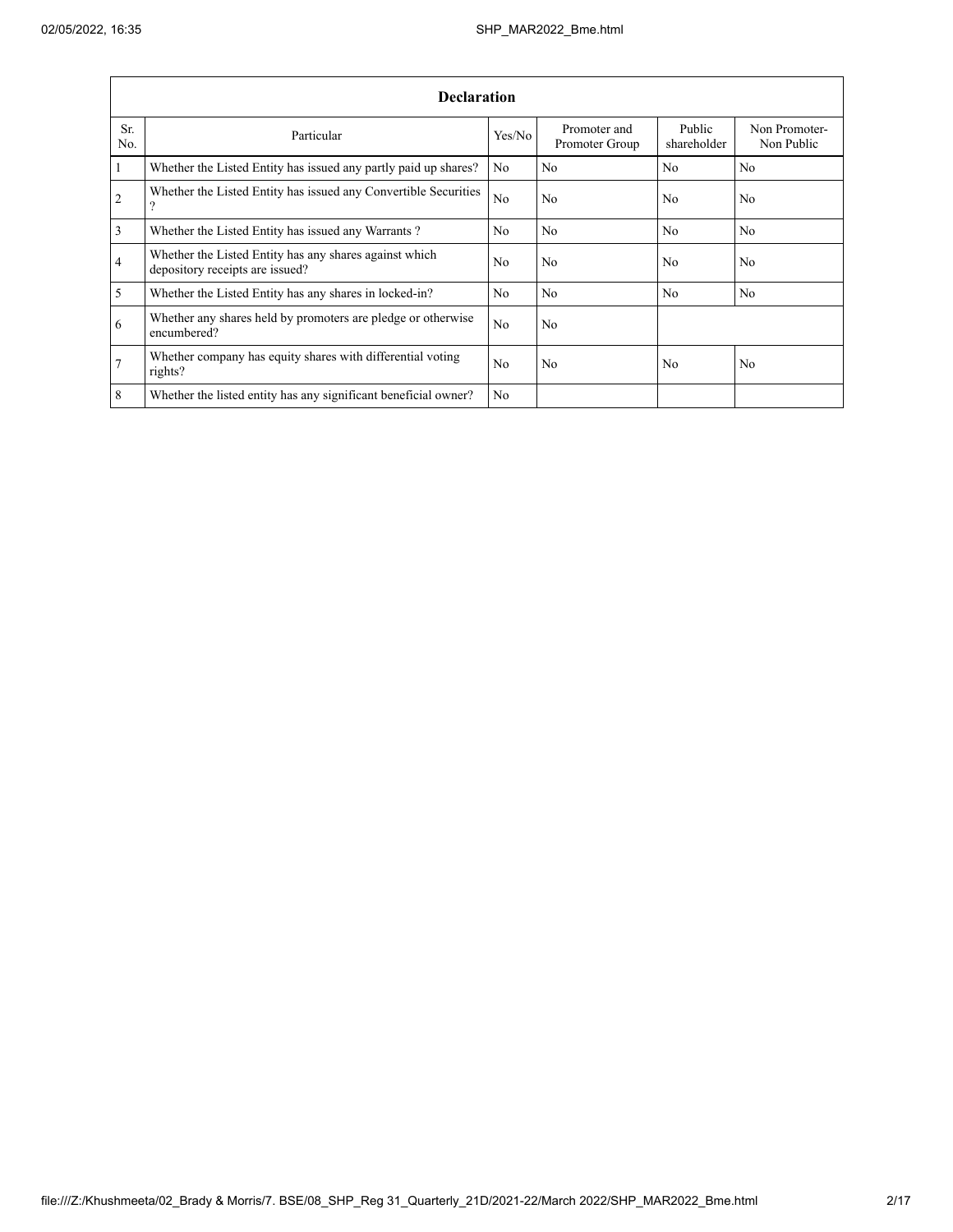| Category<br>(I) | Category                                  | Nos. Of<br>shareholders | No. of<br>fully paid | No. Of<br>Partly     | No. Of<br>shares         | Total nos.<br>shares         | Shareholding as a<br>% of total no. of   | Number of Voting Rights held in each<br>class of securities (IX) |               |            |                     |
|-----------------|-------------------------------------------|-------------------------|----------------------|----------------------|--------------------------|------------------------------|------------------------------------------|------------------------------------------------------------------|---------------|------------|---------------------|
|                 | of<br>shareholder                         |                         | up equity            | paid-up<br>equity    | underlying<br>Depository | held (VII)                   | shares (calculated<br>as per SCRR, 1957) | No of Voting (XIV) Rights                                        |               | Total as a |                     |
|                 | (II)                                      | (III)                   | shares<br>held (IV)  | shares<br>held $(V)$ | Receipts<br>(VI)         | $= (IV) +$<br>$(V)$ + $(VI)$ | (VIII) As a $%$ of<br>$(A+B+C2)$         | Class<br>eg: $X$                                                 | Class<br>eg:y | Total      | $%$ of<br>$(A+B+C)$ |
| (A)             | Promoter<br>&<br>Promoter<br>Group        | 5                       | 1659351              |                      |                          | 1659351                      | 73.75                                    | 1659351                                                          |               | 1659351    | 73.75               |
| (B)             | Public                                    | 937                     | 590649               |                      |                          | 590649                       | 26.25                                    | 590649                                                           |               | 590649     | 26.25               |
| (C)             | Non<br>Promoter-<br>Non Public            |                         |                      |                      |                          |                              |                                          |                                                                  |               |            |                     |
| (C1)            | <b>Shares</b><br>underlying<br><b>DRs</b> |                         |                      |                      |                          |                              |                                          |                                                                  |               |            |                     |
| (C2)            | Shares held<br>by<br>Employee<br>Trusts   |                         |                      |                      |                          |                              |                                          |                                                                  |               |            |                     |
|                 | Total                                     | 942                     | 2250000              |                      |                          | 2250000                      | 100                                      | 2250000                                                          |               | 2250000    | 100                 |

# Table I - Summary Statement holding of specified securities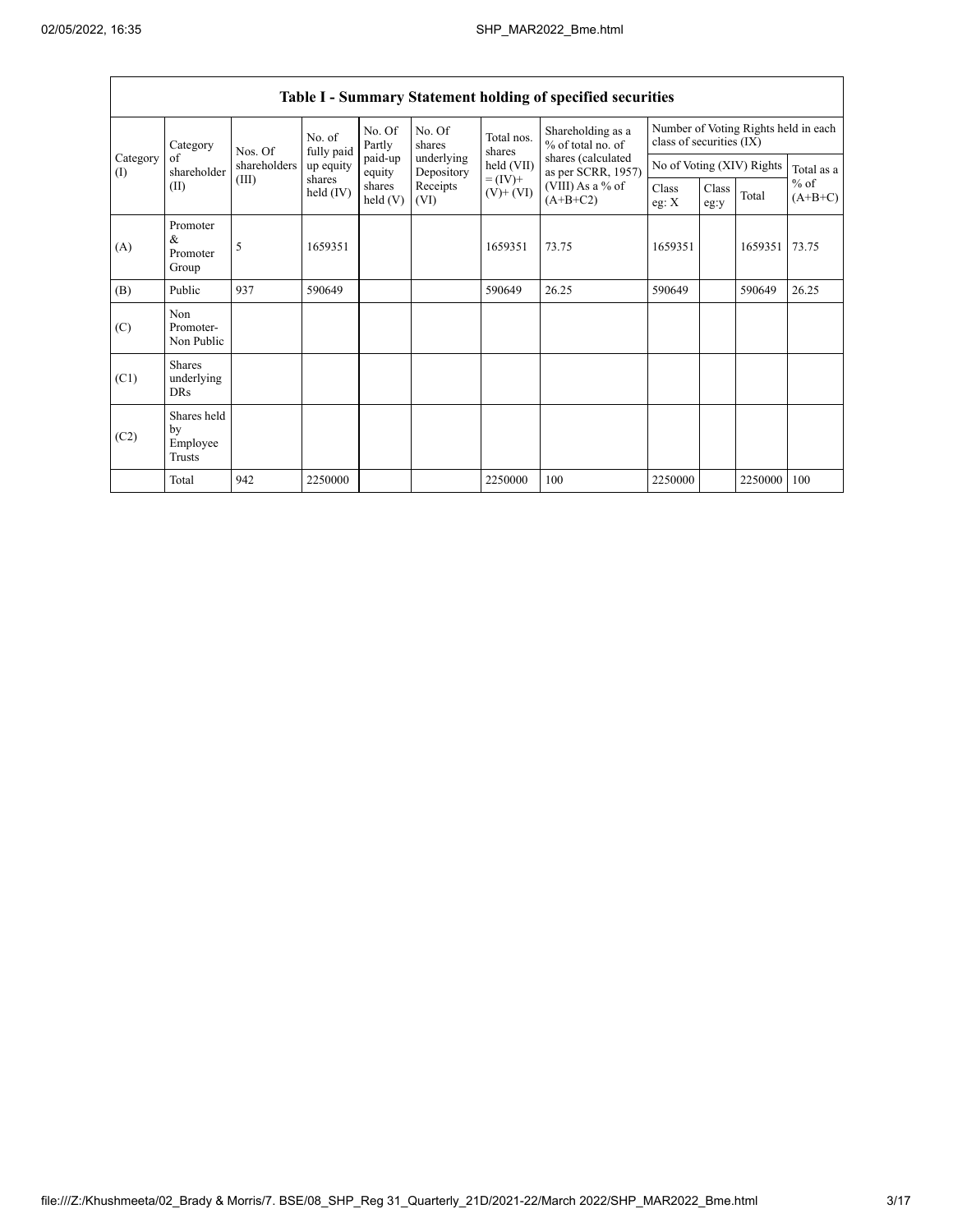$\mathsf{r}$ 

|                 |                                         |                                                                                                                                            |             |                                                                                                               | Table I - Summary Statement holding of specified securities                                                                                                                    |                                        |                                                         |                                                                               |                                                         |                                       |
|-----------------|-----------------------------------------|--------------------------------------------------------------------------------------------------------------------------------------------|-------------|---------------------------------------------------------------------------------------------------------------|--------------------------------------------------------------------------------------------------------------------------------------------------------------------------------|----------------------------------------|---------------------------------------------------------|-------------------------------------------------------------------------------|---------------------------------------------------------|---------------------------------------|
| Category<br>(I) | Category<br>of<br>shareholder<br>(II)   | No. Of<br>No. of<br><b>Shares</b><br><b>Shares</b><br>Underlying<br>Outstanding<br>convertible<br>Warrants<br>securities<br>$(X_i)$<br>(X) | Underlying  | No. Of Shares<br>Underlying<br>Outstanding<br>convertible<br>securities and<br>No. Of<br>Warrants (Xi)<br>(a) | Shareholding, as a %<br>assuming full<br>conversion of<br>convertible securities (<br>as a percentage of<br>diluted share capital)<br>$(XI)=(VII)+(X) As a %$<br>of $(A+B+C2)$ | Number of<br>Locked in<br>shares (XII) |                                                         | Number of<br><b>Shares</b><br>pledged or<br>otherwise<br>encumbered<br>(XIII) |                                                         | Number of<br>equity shares<br>held in |
|                 |                                         |                                                                                                                                            | Outstanding |                                                                                                               |                                                                                                                                                                                | No.<br>(a)                             | As a<br>$%$ of<br>total<br><b>Shares</b><br>held<br>(b) | N <sub>0</sub><br>(a)                                                         | As a<br>$%$ of<br>total<br><b>Shares</b><br>held<br>(b) | dematerialized<br>form $(XIV)$        |
| (A)             | Promoter<br>$\&$<br>Promoter<br>Group   |                                                                                                                                            |             |                                                                                                               | 73.75                                                                                                                                                                          |                                        |                                                         |                                                                               |                                                         | 1659351                               |
| (B)             | Public                                  |                                                                                                                                            |             |                                                                                                               | 26.25                                                                                                                                                                          |                                        |                                                         |                                                                               |                                                         | 564439                                |
| (C)             | Non<br>Promoter-<br>Non Public          |                                                                                                                                            |             |                                                                                                               |                                                                                                                                                                                |                                        |                                                         |                                                                               |                                                         |                                       |
| (C1)            | Shares<br>underlying<br><b>DRs</b>      |                                                                                                                                            |             |                                                                                                               |                                                                                                                                                                                |                                        |                                                         |                                                                               |                                                         |                                       |
| (C2)            | Shares held<br>by<br>Employee<br>Trusts |                                                                                                                                            |             |                                                                                                               |                                                                                                                                                                                |                                        |                                                         |                                                                               |                                                         |                                       |
|                 | Total                                   |                                                                                                                                            |             |                                                                                                               | 100                                                                                                                                                                            |                                        |                                                         |                                                                               |                                                         | 2223790                               |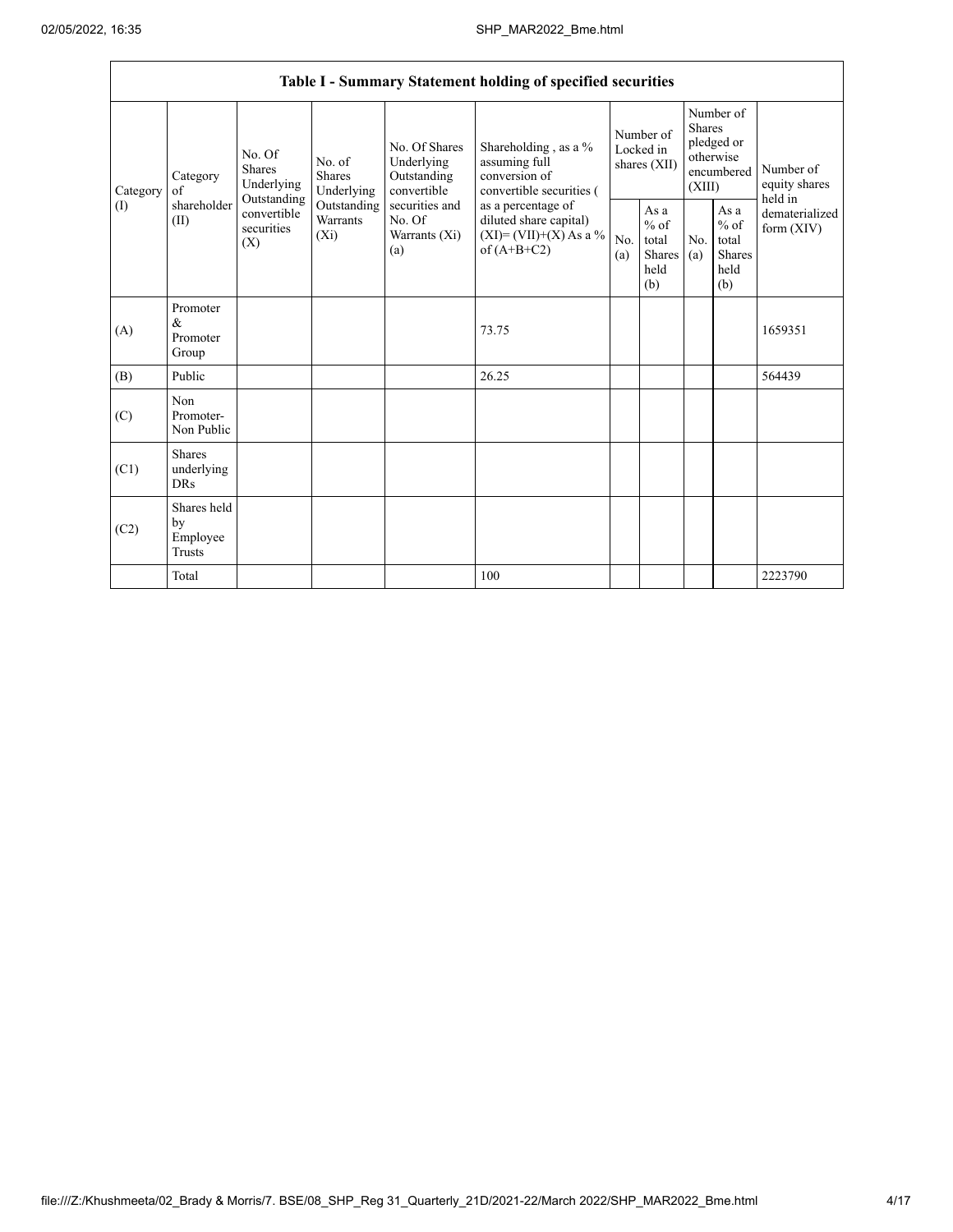| Table II - Statement showing shareholding pattern of the Promoter and Promoter Group        |                                                                                                                     |                         |                        |                       |                                    |                             |                                              |                               |               |                                 |                           |
|---------------------------------------------------------------------------------------------|---------------------------------------------------------------------------------------------------------------------|-------------------------|------------------------|-----------------------|------------------------------------|-----------------------------|----------------------------------------------|-------------------------------|---------------|---------------------------------|---------------------------|
|                                                                                             |                                                                                                                     |                         | No. of<br>fully        | No. Of<br>Partly      | No. Of                             | Total<br>nos.               | Shareholding<br>as a % of total              | each class of securities (IX) |               | Number of Voting Rights held in |                           |
| Sr.                                                                                         | Category & Name<br>of the                                                                                           | Nos. Of<br>shareholders | paid up<br>equity      | paid-<br>up<br>equity | shares<br>underlying<br>Depository | shares<br>held<br>$(VII) =$ | no. of shares<br>(calculated as<br>per SCRR, | No of Voting (XIV) Rights     |               |                                 | Total<br>as a $%$<br>of   |
|                                                                                             | Shareholders (I)                                                                                                    | (III)                   | shares<br>held<br>(IV) | shares<br>held<br>(V) | Receipts<br>(VI)                   | $(IV)$ +<br>$(V)$ +<br>(VI) | 1957) (VIII)<br>As a % of<br>$(A+B+C2)$      | Class eg:<br>X                | Class<br>eg:y | Total                           | Total<br>Voting<br>rights |
| A                                                                                           | Table II - Statement showing shareholding pattern of the Promoter and Promoter Group                                |                         |                        |                       |                                    |                             |                                              |                               |               |                                 |                           |
| (1)                                                                                         | Indian                                                                                                              |                         |                        |                       |                                    |                             |                                              |                               |               |                                 |                           |
| (a)                                                                                         | Individuals/Hindu<br>undivided Family                                                                               | 3                       | 23700                  |                       |                                    | 23700                       | 1.05                                         | 23700                         |               | 23700                           | 1.05                      |
| (d)                                                                                         | Any Other<br>(specify)                                                                                              | 2                       | 1635651                |                       |                                    | 1635651                     | 72.7                                         | 1635651                       |               | 1635651                         | 72.7                      |
| Sub-Total (A)<br>(1)                                                                        |                                                                                                                     | 5                       | 1659351                |                       |                                    | 1659351                     | 73.75                                        | 1659351                       |               | 1659351                         | 73.75                     |
| (2)                                                                                         | Foreign                                                                                                             |                         |                        |                       |                                    |                             |                                              |                               |               |                                 |                           |
| Total<br>Shareholding<br>of Promoter<br>and Promoter<br>Group $(A)=$<br>$(A)(1)+(A)$<br>(2) |                                                                                                                     | 5                       | 1659351                |                       |                                    | 1659351                     | 73.75                                        | 1659351                       |               | 1659351                         | 73.75                     |
| B                                                                                           | Table III - Statement showing shareholding pattern of the Public shareholder                                        |                         |                        |                       |                                    |                             |                                              |                               |               |                                 |                           |
| (1)                                                                                         | Institutions                                                                                                        |                         |                        |                       |                                    |                             |                                              |                               |               |                                 |                           |
| (f)                                                                                         | Financial<br>Institutions/ Banks                                                                                    | 1                       | 900                    |                       |                                    | 900                         | 0.04                                         | 900                           |               | 900                             | 0.04                      |
| Sub-Total (B)<br>(1)                                                                        |                                                                                                                     | 1                       | 900                    |                       |                                    | 900                         | 0.04                                         | 900                           |               | 900                             | 0.04                      |
| (3)                                                                                         | Non-institutions                                                                                                    |                         |                        |                       |                                    |                             |                                              |                               |               |                                 |                           |
| (a(i))                                                                                      | Individuals -<br>i.Individual<br>shareholders<br>holding nominal<br>share capital up to<br>Rs. 2 lakhs.             | 879                     | 188964                 |                       |                                    | 188964                      | 8.4                                          | 188964                        |               | 188964                          | 8.4                       |
| (a(ii))                                                                                     | Individuals - ii.<br>Individual<br>shareholders<br>holding nominal<br>share capital in<br>excess of Rs. 2<br>lakhs. | 1                       | 20004                  |                       |                                    | 20004                       | 0.89                                         | 20004                         |               | 20004                           | 0.89                      |
| (e)                                                                                         | Any Other<br>(specify)                                                                                              | 56                      | 380781                 |                       |                                    | 380781                      | 16.92                                        | 380781                        |               | 380781                          | 16.92                     |
| Sub-Total (B)<br>(3)                                                                        |                                                                                                                     | 936                     | 589749                 |                       |                                    | 589749                      | 26.21                                        | 589749                        |               | 589749                          | 26.21                     |
| <b>Total Public</b><br>Shareholding<br>$(B)=(B)(1)+$<br>$(B)(2)+(B)(3)$                     |                                                                                                                     | 937                     | 590649                 |                       |                                    | 590649                      | 26.25                                        | 590649                        |               | 590649                          | 26.25                     |
| $\mathbf C$                                                                                 | Table IV - Statement showing shareholding pattern of the Non Promoter- Non Public shareholder                       |                         |                        |                       |                                    |                             |                                              |                               |               |                                 |                           |
| Total (<br>$A+B+C2$ )                                                                       |                                                                                                                     | 942                     | 2250000                |                       |                                    | 2250000                     | 100                                          | 2250000                       |               | 2250000                         | 100                       |
| Total<br>$(A+B+C)$                                                                          |                                                                                                                     | 942                     | 2250000                |                       |                                    | 2250000                     | 100                                          | 2250000                       |               | 2250000                         | 100                       |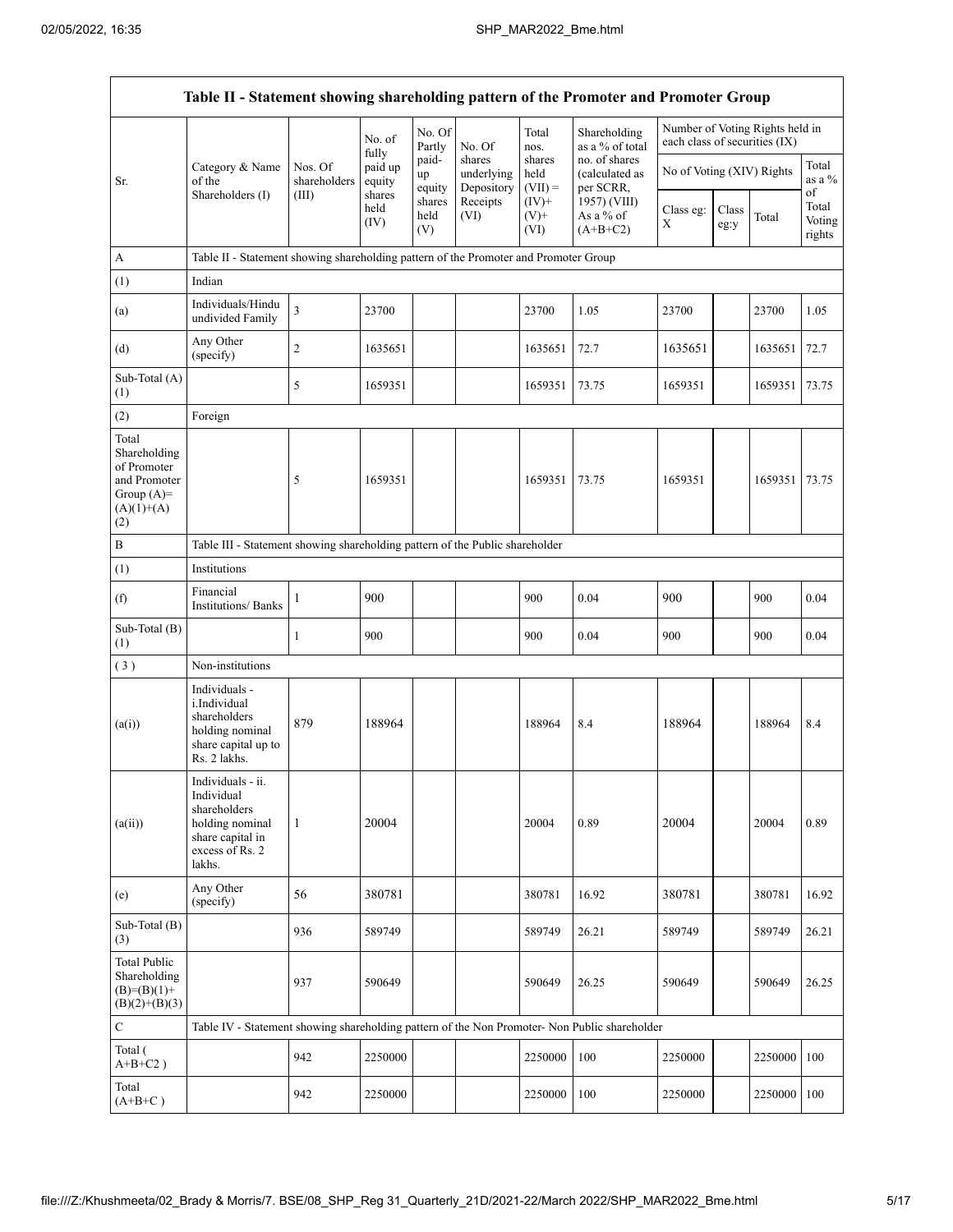| Table II - Statement showing shareholding pattern of the Promoter and Promoter Group    |                                                 |                                       |                                                             |                                                                                                                                                                           |  |                                                         |            |                                                                               |                                       |  |
|-----------------------------------------------------------------------------------------|-------------------------------------------------|---------------------------------------|-------------------------------------------------------------|---------------------------------------------------------------------------------------------------------------------------------------------------------------------------|--|---------------------------------------------------------|------------|-------------------------------------------------------------------------------|---------------------------------------|--|
|                                                                                         | No. Of<br><b>Shares</b><br>Underlying           | No. of<br><b>Shares</b><br>Underlying | No. Of Shares<br>Underlying<br>Outstanding                  | Shareholding, as a %<br>assuming full conversion of<br>convertible securities (as a<br>percentage of diluted share<br>capital) $(XI) = (VII)+(X) As$<br>a % of $(A+B+C2)$ |  | Number of<br>Locked in<br>shares (XII)                  |            | Number of<br><b>Shares</b><br>pledged or<br>otherwise<br>encumbered<br>(XIII) | Number of<br>equity shares<br>held in |  |
| Sr.                                                                                     | Outstanding<br>convertible<br>securities<br>(X) | Outstanding<br>Warrants<br>$(X_i)$    | convertible<br>securities and<br>No. Of Warrants<br>(Xi)(a) |                                                                                                                                                                           |  | As a<br>$%$ of<br>total<br><b>Shares</b><br>held<br>(b) | No.<br>(a) | As a<br>$%$ of<br>total<br>Shares<br>held<br>(b)                              | dematerialized<br>form $(XIV)$        |  |
| $\mathbf{A}$                                                                            |                                                 |                                       |                                                             | Table II - Statement showing shareholding pattern of the Promoter and Promoter Group                                                                                      |  |                                                         |            |                                                                               |                                       |  |
| (1)                                                                                     | Indian                                          |                                       |                                                             |                                                                                                                                                                           |  |                                                         |            |                                                                               |                                       |  |
| (a)                                                                                     |                                                 |                                       |                                                             | 1.05                                                                                                                                                                      |  |                                                         |            |                                                                               | 23700                                 |  |
| (d)                                                                                     |                                                 |                                       |                                                             | 72.7                                                                                                                                                                      |  |                                                         |            |                                                                               | 1635651                               |  |
| Sub-Total (A)<br>(1)                                                                    |                                                 |                                       |                                                             | 73.75                                                                                                                                                                     |  |                                                         |            |                                                                               | 1659351                               |  |
| (2)                                                                                     | Foreign                                         |                                       |                                                             |                                                                                                                                                                           |  |                                                         |            |                                                                               |                                       |  |
| Total<br>Shareholding<br>of Promoter<br>and Promoter<br>Group $(A)=$<br>$(A)(1)+(A)(2)$ |                                                 |                                       |                                                             | 73.75                                                                                                                                                                     |  |                                                         |            |                                                                               | 1659351                               |  |
| $\, {\bf B}$                                                                            |                                                 |                                       |                                                             | Table III - Statement showing shareholding pattern of the Public shareholder                                                                                              |  |                                                         |            |                                                                               |                                       |  |
| (1)                                                                                     | Institutions                                    |                                       |                                                             |                                                                                                                                                                           |  |                                                         |            |                                                                               |                                       |  |
| (f)                                                                                     |                                                 |                                       |                                                             | 0.04                                                                                                                                                                      |  |                                                         |            |                                                                               | 900                                   |  |
| Sub-Total (B)<br>(1)                                                                    |                                                 |                                       |                                                             | 0.04                                                                                                                                                                      |  |                                                         |            |                                                                               | 900                                   |  |
| (3)                                                                                     | Non-institutions                                |                                       |                                                             |                                                                                                                                                                           |  |                                                         |            |                                                                               |                                       |  |
| (a(i))                                                                                  |                                                 |                                       |                                                             | 8.4                                                                                                                                                                       |  |                                                         |            |                                                                               | 163004                                |  |
| (a(ii))                                                                                 |                                                 |                                       |                                                             | 0.89                                                                                                                                                                      |  |                                                         |            |                                                                               | 20004                                 |  |
| (e)                                                                                     |                                                 |                                       |                                                             | 16.92                                                                                                                                                                     |  |                                                         |            |                                                                               | 380531                                |  |
| Sub-Total (B)<br>(3)                                                                    |                                                 |                                       |                                                             | 26.21                                                                                                                                                                     |  |                                                         |            |                                                                               | 563539                                |  |
| <b>Total Public</b><br>Shareholding<br>$(B)= (B)(1) +$<br>$(B)(2)+(B)(3)$               |                                                 |                                       |                                                             | 26.25                                                                                                                                                                     |  |                                                         |            |                                                                               | 564439                                |  |
| $\mathsf C$                                                                             |                                                 |                                       |                                                             | Table IV - Statement showing shareholding pattern of the Non Promoter- Non Public shareholder                                                                             |  |                                                         |            |                                                                               |                                       |  |
| Total (<br>$A+B+C2$ )                                                                   |                                                 |                                       |                                                             | 100                                                                                                                                                                       |  |                                                         |            |                                                                               | 2223790                               |  |
| Total (A+B+C<br>$\lambda$                                                               |                                                 |                                       |                                                             | 100                                                                                                                                                                       |  |                                                         |            |                                                                               | 2223790                               |  |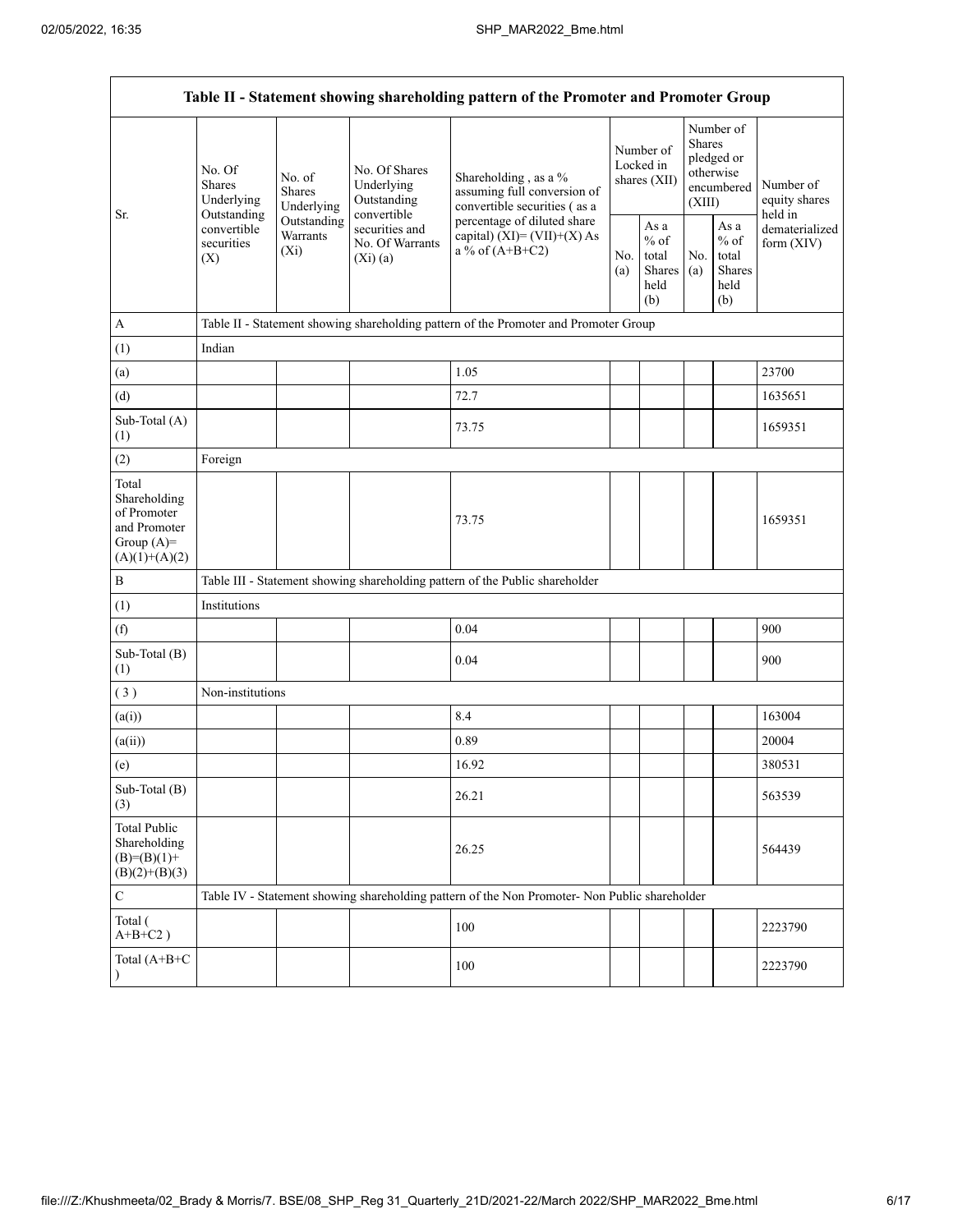| Individuals/Hindu undivided Family                                                                                                                                                          |                                                               |                                       |                                 |                          |  |  |  |  |  |  |
|---------------------------------------------------------------------------------------------------------------------------------------------------------------------------------------------|---------------------------------------------------------------|---------------------------------------|---------------------------------|--------------------------|--|--|--|--|--|--|
| Searial No.                                                                                                                                                                                 | $\mathbf{1}$                                                  | $\overline{c}$                        | 3                               |                          |  |  |  |  |  |  |
| Name of the<br>Shareholders (I)                                                                                                                                                             | PAVAN GOKULCHAND<br><b>MORARKA</b>                            | <b>RACHNA PAVAN</b><br><b>MORARKA</b> | VAIBHAV PAVAN<br><b>MORARKA</b> | Click here to go<br>back |  |  |  |  |  |  |
| PAN (II)                                                                                                                                                                                    | AAKPM5990M                                                    | ADOPM2180Q                            | AHWPM4503H                      | Total                    |  |  |  |  |  |  |
| No. of fully paid<br>up equity shares<br>$held$ (IV)                                                                                                                                        | 22500                                                         | 600                                   | 600                             | 23700                    |  |  |  |  |  |  |
| No. Of Partly paid-<br>up equity shares<br>held(V)                                                                                                                                          |                                                               |                                       |                                 |                          |  |  |  |  |  |  |
| No. Of shares<br>underlying<br>Depository<br>Receipts (VI)                                                                                                                                  |                                                               |                                       |                                 |                          |  |  |  |  |  |  |
| Total nos. shares<br>held $(VII) = (IV) +$<br>$(V)+(VI)$                                                                                                                                    | 22500                                                         | 600                                   | 600                             | 23700                    |  |  |  |  |  |  |
| Shareholding as a<br>% of total no. of<br>shares (calculated<br>as per SCRR,<br>1957) (VIII) As a<br>% of $(A+B+C2)$                                                                        | $\mathbf{1}$                                                  | 0.03                                  | 0.03                            | 1.05                     |  |  |  |  |  |  |
|                                                                                                                                                                                             | Number of Voting Rights held in each class of securities (IX) |                                       |                                 |                          |  |  |  |  |  |  |
| Class eg:X                                                                                                                                                                                  | 22500                                                         | 600                                   | 600                             | 23700                    |  |  |  |  |  |  |
| Class eg:y                                                                                                                                                                                  |                                                               |                                       |                                 |                          |  |  |  |  |  |  |
| Total                                                                                                                                                                                       | 22500                                                         | 600                                   | 600                             | 23700                    |  |  |  |  |  |  |
| Total as a % of<br><b>Total Voting rights</b>                                                                                                                                               | $\mathbf{1}$                                                  | 0.03                                  | 0.03                            | 1.05                     |  |  |  |  |  |  |
| No. Of Shares<br>Underlying<br>Outstanding<br>convertible<br>securities (X)                                                                                                                 |                                                               |                                       |                                 |                          |  |  |  |  |  |  |
| No. of Shares<br>Underlying<br>Outstanding<br>Warrants (Xi)                                                                                                                                 |                                                               |                                       |                                 |                          |  |  |  |  |  |  |
| No. Of Shares<br>Underlying<br>Outstanding<br>convertible<br>securities and No.<br>Of Warrants (Xi)<br>(a)                                                                                  |                                                               |                                       |                                 |                          |  |  |  |  |  |  |
| Shareholding, as a<br>% assuming full<br>conversion of<br>convertible<br>securities (as a<br>percentage of<br>diluted share<br>capital) $(XI)$ =<br>$(VII)+(Xi)(a)$ As a<br>% of $(A+B+C2)$ | 1                                                             | 0.03                                  | 0.03                            | 1.05                     |  |  |  |  |  |  |
| Number of Locked in shares (XII)                                                                                                                                                            |                                                               |                                       |                                 |                          |  |  |  |  |  |  |
| No. $(a)$                                                                                                                                                                                   |                                                               |                                       |                                 |                          |  |  |  |  |  |  |
| As a % of total<br>Shares held (b)                                                                                                                                                          |                                                               |                                       |                                 |                          |  |  |  |  |  |  |
|                                                                                                                                                                                             | Number of Shares pledged or otherwise encumbered (XIII)       |                                       |                                 |                          |  |  |  |  |  |  |
| No. $(a)$                                                                                                                                                                                   |                                                               |                                       |                                 |                          |  |  |  |  |  |  |
|                                                                                                                                                                                             |                                                               |                                       |                                 |                          |  |  |  |  |  |  |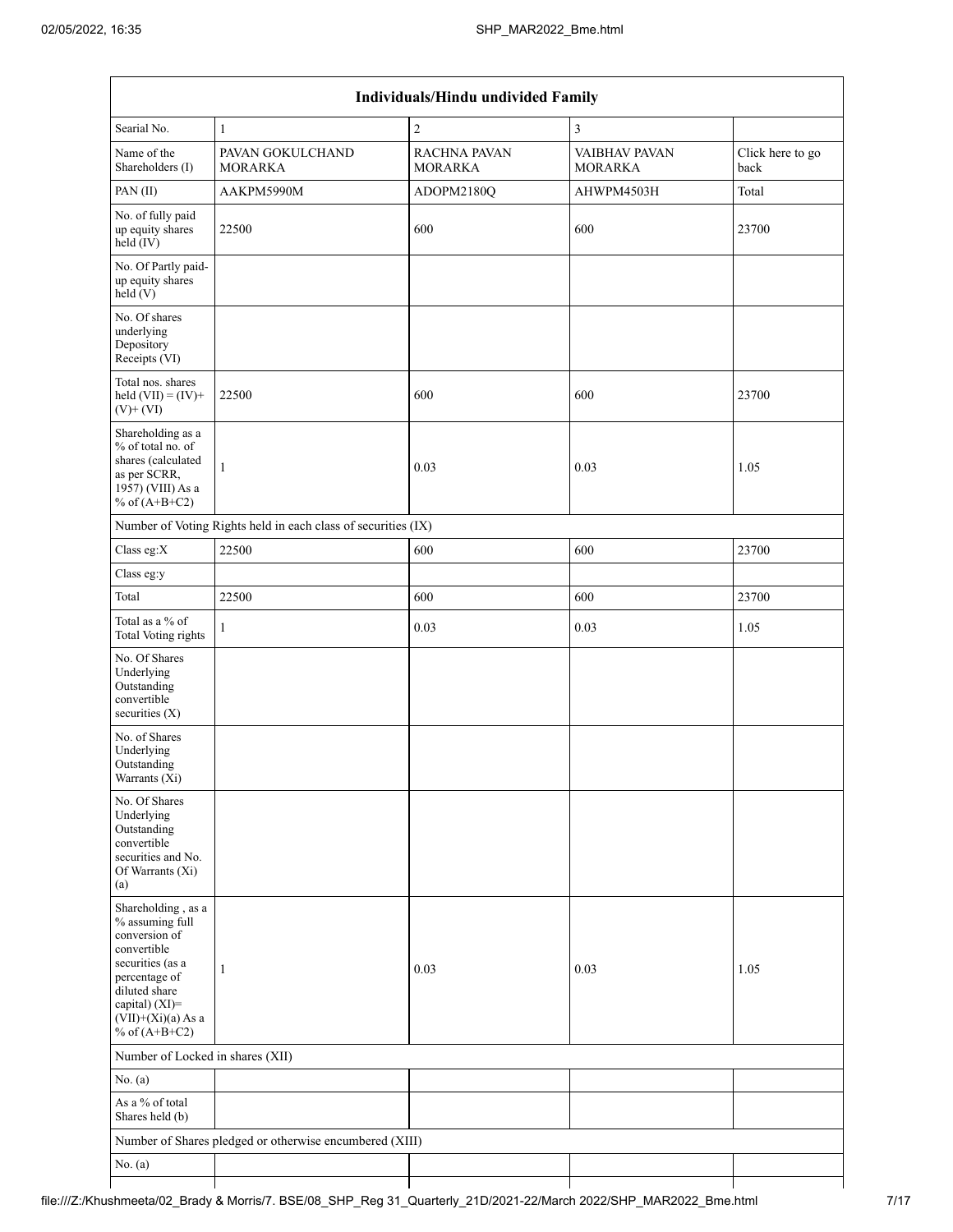## 02/05/2022, 16:35 SHP\_MAR2022\_Bme.html

| As a % of total<br>Shares held (b)                                   |          |          |          |       |
|----------------------------------------------------------------------|----------|----------|----------|-------|
| Number of equity<br>shares held in<br>dematerialized<br>form $(XIV)$ | 22500    | 600      | 600      | 23700 |
| Reason for not providing PAN                                         |          |          |          |       |
| Reason for not<br>providing PAN                                      |          |          |          |       |
| Shareholder type                                                     | Promoter | Promoter | Promoter |       |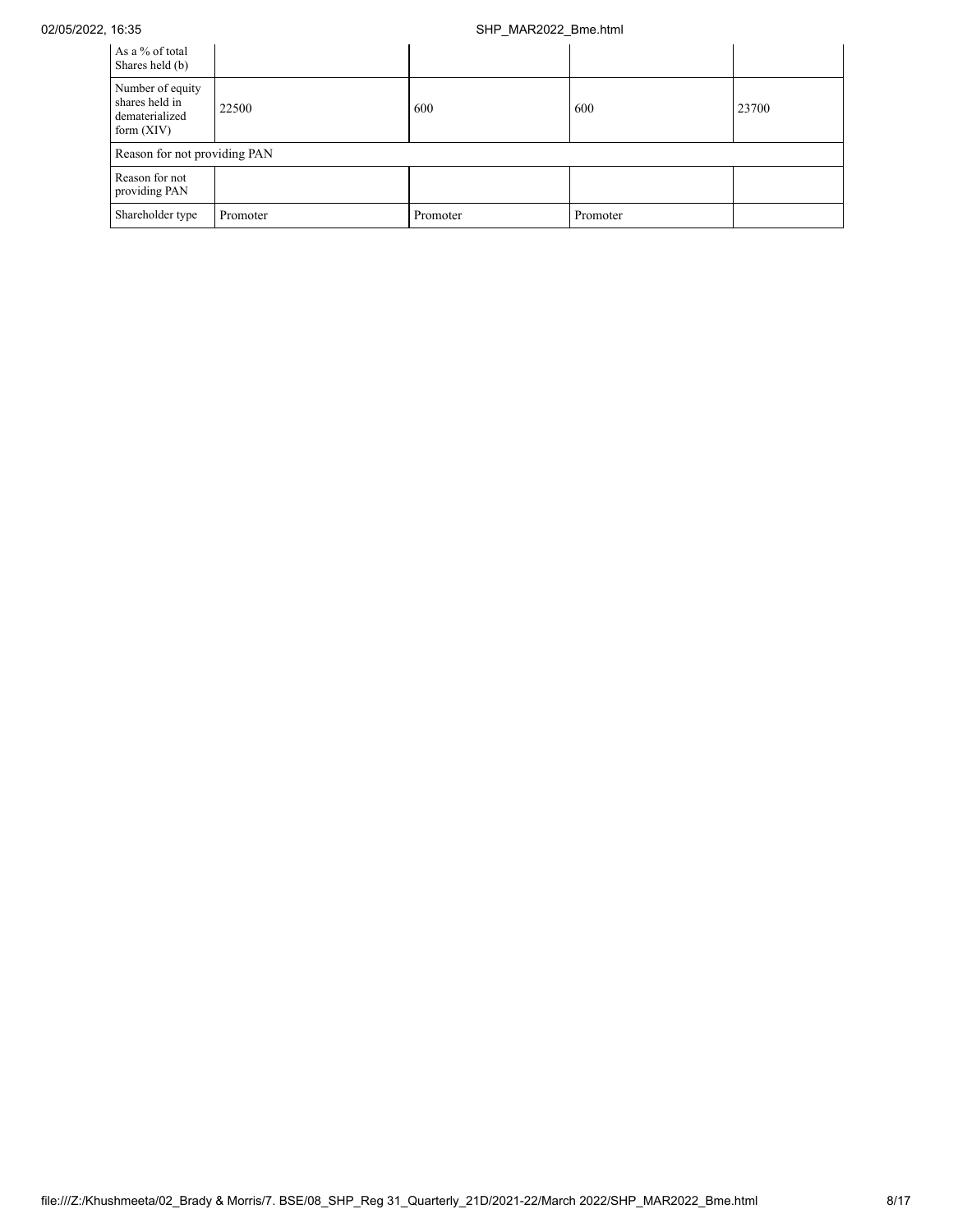| Any Other (specify)                                                                                                        |                                                               |                                               |                                                                     |                                                                    |                                                      |                                                                          |                                                                          |  |  |  |
|----------------------------------------------------------------------------------------------------------------------------|---------------------------------------------------------------|-----------------------------------------------|---------------------------------------------------------------------|--------------------------------------------------------------------|------------------------------------------------------|--------------------------------------------------------------------------|--------------------------------------------------------------------------|--|--|--|
| Searial No.                                                                                                                | $\mathbf{1}$                                                  | $\sqrt{2}$                                    | $\mathfrak{Z}$                                                      | $\overline{4}$                                                     | $\sqrt{5}$                                           | 6                                                                        | $\boldsymbol{7}$                                                         |  |  |  |
| Category                                                                                                                   | <b>Bodies</b><br>Corporate                                    | <b>Bodies</b><br>Corporate                    | <b>Bodies</b><br>Corporate                                          | <b>Bodies</b><br>Corporate                                         | <b>Bodies</b><br>Corporate                           | <b>Bodies Corporate</b>                                                  | <b>Bodies Corporate</b>                                                  |  |  |  |
| Name of the<br>Shareholders<br>(I)                                                                                         | W.H. BRADY<br>AND CO. LTD                                     | <b>SHIVUM</b><br><b>HOLDINGS</b><br>PVT. LTD. | <b>BRADY</b><br><b>SERVICES</b><br><b>PRIVATE</b><br><b>LIMITED</b> | <b>BRADY</b><br><b>ESTATES</b><br><b>PRIVATE</b><br><b>LIMITED</b> | <b>BRADY AIR</b><br><b>PRIVATE</b><br><b>LIMITED</b> | <b>BRADY</b><br><b>ENTERTAINMENT</b><br><b>PRIVATE</b><br><b>LIMITED</b> | <b>GLOBAL</b><br><b>TRADECRACKER</b><br><b>PRIVATE</b><br><b>LIMITED</b> |  |  |  |
| PAN (II)                                                                                                                   | AAACW0913B                                                    | AADCS2365Q                                    | AABCB4175F                                                          | AACCB3164H                                                         | AABCB5057G                                           | AABCB4992L                                                               | AACCG9255A                                                               |  |  |  |
| No. of the<br>Shareholders<br>(1)                                                                                          | $\mathbf{1}$                                                  | $\mathbf{1}$                                  | $\boldsymbol{0}$                                                    | $\boldsymbol{0}$                                                   | $\boldsymbol{0}$                                     | $\boldsymbol{0}$                                                         | $\boldsymbol{0}$                                                         |  |  |  |
| No. of fully<br>paid up equity<br>shares held<br>(IV)                                                                      | 1631151                                                       | 4500                                          | $\boldsymbol{0}$                                                    | $\boldsymbol{0}$                                                   | $\boldsymbol{0}$                                     | $\boldsymbol{0}$                                                         | $\boldsymbol{0}$                                                         |  |  |  |
| No. Of Partly<br>paid-up equity<br>shares held<br>(V)                                                                      |                                                               |                                               |                                                                     |                                                                    |                                                      |                                                                          |                                                                          |  |  |  |
| No. Of shares<br>underlying<br>Depository<br>Receipts (VI)                                                                 |                                                               |                                               |                                                                     |                                                                    |                                                      |                                                                          |                                                                          |  |  |  |
| Total nos.<br>shares held<br>$(VII) = (IV) +$<br>$(V)$ + $(VI)$                                                            | 1631151                                                       | 4500                                          | $\boldsymbol{0}$                                                    | $\boldsymbol{0}$                                                   | $\bf{0}$                                             | $\boldsymbol{0}$                                                         | $\boldsymbol{0}$                                                         |  |  |  |
| Shareholding<br>as a % of total<br>no. of shares<br>(calculated as<br>per SCRR,<br>1957) (VIII)<br>As a % of<br>$(A+B+C2)$ | 72.5                                                          | 0.2                                           | $\boldsymbol{0}$                                                    | $\boldsymbol{0}$                                                   | $\boldsymbol{0}$                                     | $\boldsymbol{0}$                                                         | $\bf{0}$                                                                 |  |  |  |
|                                                                                                                            | Number of Voting Rights held in each class of securities (IX) |                                               |                                                                     |                                                                    |                                                      |                                                                          |                                                                          |  |  |  |
| Class eg: X                                                                                                                | 1631151                                                       | 4500                                          | $\boldsymbol{0}$                                                    | $\boldsymbol{0}$                                                   | $\boldsymbol{0}$                                     | $\boldsymbol{0}$                                                         | $\boldsymbol{0}$                                                         |  |  |  |
| Class eg:y                                                                                                                 |                                                               |                                               |                                                                     |                                                                    |                                                      |                                                                          |                                                                          |  |  |  |
| Total                                                                                                                      | 1631151                                                       | 4500                                          | $\boldsymbol{0}$                                                    | $\boldsymbol{0}$                                                   | $\boldsymbol{0}$                                     | $\boldsymbol{0}$                                                         | $\boldsymbol{0}$                                                         |  |  |  |
| Total as a %<br>of Total<br>Voting rights                                                                                  | 72.5                                                          | $0.2\,$                                       | $\boldsymbol{0}$                                                    | $\boldsymbol{0}$                                                   | $\boldsymbol{0}$                                     | $\boldsymbol{0}$                                                         | $\boldsymbol{0}$                                                         |  |  |  |
| No. Of Shares<br>Underlying<br>Outstanding<br>convertible<br>securities $(X)$                                              |                                                               |                                               |                                                                     |                                                                    |                                                      |                                                                          |                                                                          |  |  |  |
| No. of Shares<br>Underlying<br>Outstanding<br>Warrants (Xi)                                                                |                                                               |                                               |                                                                     |                                                                    |                                                      |                                                                          |                                                                          |  |  |  |
| No. Of Shares<br>Underlying<br>Outstanding<br>convertible<br>securities and<br>No. Of<br>Warrants (Xi)<br>(a)              |                                                               |                                               |                                                                     |                                                                    |                                                      |                                                                          |                                                                          |  |  |  |
| Shareholding,<br>as a $\%$<br>assuming full<br>conversion of                                                               | 72.5                                                          | 0.2                                           | $\overline{0}$                                                      | $\boldsymbol{0}$                                                   | $\boldsymbol{0}$                                     | $\mathbf{0}$                                                             | $\mathbf{0}$                                                             |  |  |  |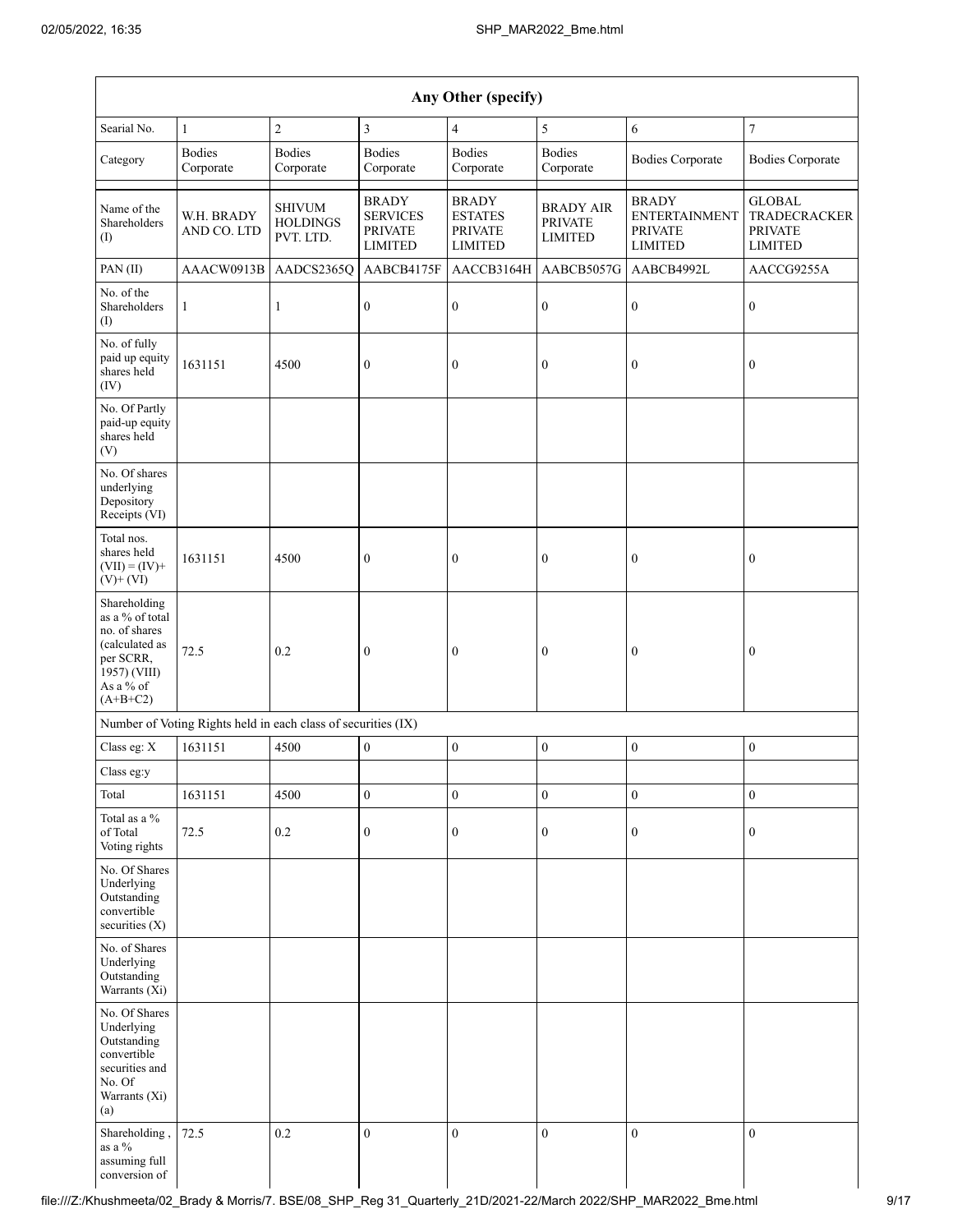| convertible<br>securities (as a<br>percentage of<br>diluted share<br>capital) (XI)=<br>$(VII)+(X)$ As<br>$a\%$ of<br>$(A+B+C2)$ |                                                         |          |                   |                   |                   |                |                  |
|---------------------------------------------------------------------------------------------------------------------------------|---------------------------------------------------------|----------|-------------------|-------------------|-------------------|----------------|------------------|
|                                                                                                                                 | Number of Locked in shares (XII)                        |          |                   |                   |                   |                |                  |
| No. $(a)$                                                                                                                       |                                                         |          |                   |                   |                   |                |                  |
| As a % of<br>total Shares<br>held (b)                                                                                           |                                                         |          |                   |                   |                   |                |                  |
|                                                                                                                                 | Number of Shares pledged or otherwise encumbered (XIII) |          |                   |                   |                   |                |                  |
| No. $(a)$                                                                                                                       |                                                         |          |                   |                   |                   |                |                  |
| As a % of<br>total Shares<br>held(b)                                                                                            |                                                         |          |                   |                   |                   |                |                  |
| Number of<br>equity shares<br>held in<br>dematerialized<br>form $(XIV)$                                                         | 1631151                                                 | 4500     | $\bf{0}$          | $\mathbf{0}$      | $\boldsymbol{0}$  | $\mathbf{0}$   | $\boldsymbol{0}$ |
|                                                                                                                                 | Reason for not providing PAN                            |          |                   |                   |                   |                |                  |
| Reason for not<br>providing<br>PAN                                                                                              |                                                         |          |                   |                   |                   |                |                  |
| Shareholder<br>type                                                                                                             | Promoter                                                | Promoter | Promoter<br>Group | Promoter<br>Group | Promoter<br>Group | Promoter Group | Promoter Group   |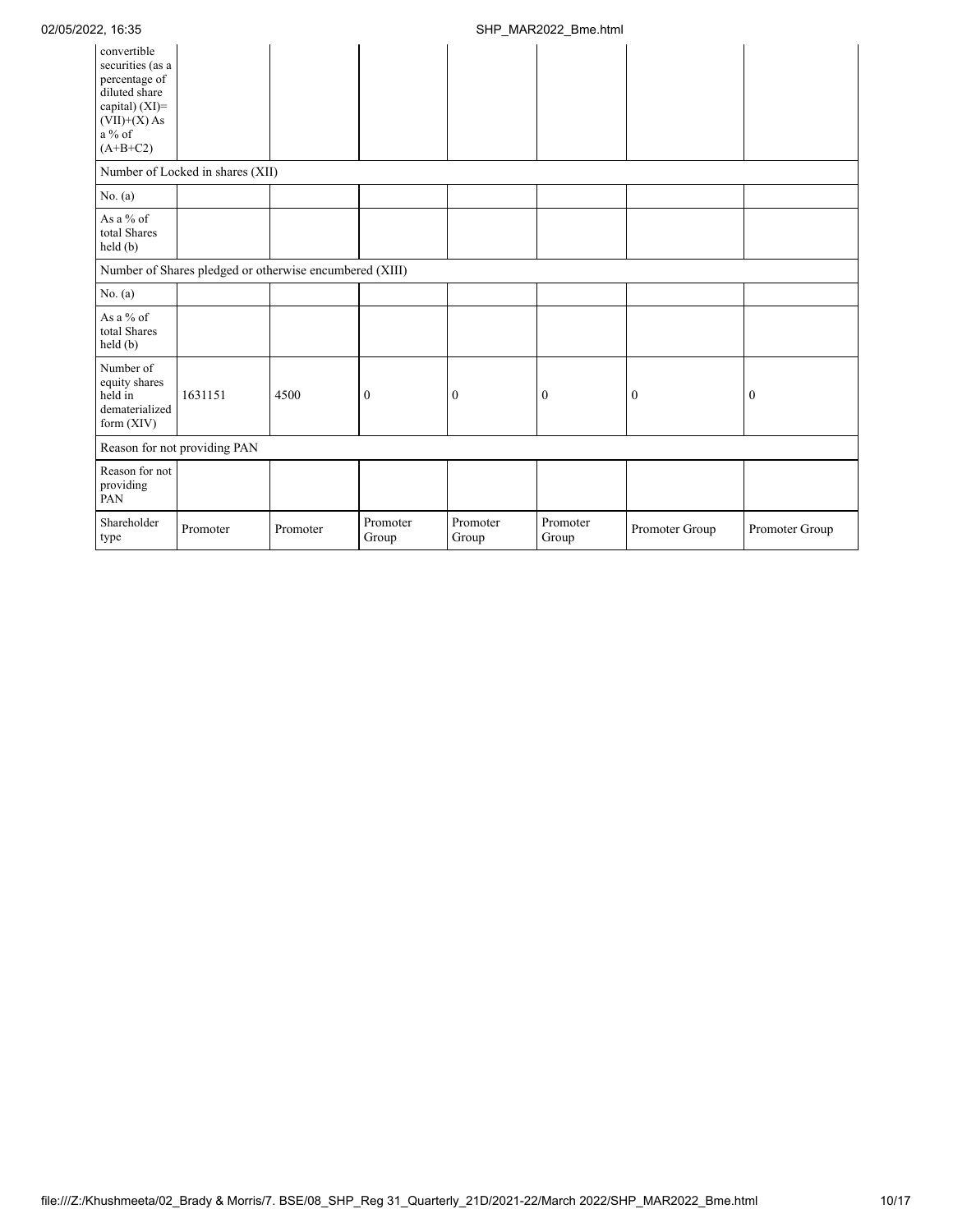|                                                                                                                                                                                      |                                                               |                                                                     | Any Other (specify)                                   |                                                       |                           |                             |
|--------------------------------------------------------------------------------------------------------------------------------------------------------------------------------------|---------------------------------------------------------------|---------------------------------------------------------------------|-------------------------------------------------------|-------------------------------------------------------|---------------------------|-----------------------------|
| Searial No.                                                                                                                                                                          | 8                                                             | 9                                                                   | 10                                                    | 11                                                    | 12                        |                             |
| Category                                                                                                                                                                             | <b>Bodies Corporate</b>                                       | <b>Bodies Corporate</b>                                             | <b>Bodies Corporate</b>                               | <b>Bodies Corporate</b>                               | Partnership<br>Firms      | Click<br>here to<br>go back |
| Name of the<br>Shareholders (I)                                                                                                                                                      | <b>GUNJAN</b><br><b>PROPERTIES</b><br>PRIVATE LIMITED         | <b>PAWAN</b><br><b>DYNAMICS</b><br><b>PRIVATE</b><br><b>LIMITED</b> | <b>MGM</b><br><b>INTERNATIONAL</b><br>PRIVATE LIMITED | <b>PERFECT</b><br><b>VACATIONS</b><br>PRIVATE LIMITED | LAXMI<br>TRADING &<br>CO. |                             |
| PAN(II)                                                                                                                                                                              | AAACG4597R                                                    | AAACP3557C                                                          | AAACM2276M                                            | AAFCP8377B                                            | AAAFL6660M                | Total                       |
| No. of the<br>Shareholders (I)                                                                                                                                                       | $\mathbf{0}$                                                  | $\boldsymbol{0}$                                                    | $\boldsymbol{0}$                                      | $\boldsymbol{0}$                                      | $\boldsymbol{0}$          | $\sqrt{2}$                  |
| No. of fully paid<br>up equity shares<br>held (IV)                                                                                                                                   | $\boldsymbol{0}$                                              | $\boldsymbol{0}$                                                    | $\boldsymbol{0}$                                      | $\boldsymbol{0}$                                      | $\mathbf{0}$              | 1635651                     |
| No. Of Partly paid-<br>up equity shares<br>held(V)                                                                                                                                   |                                                               |                                                                     |                                                       |                                                       |                           |                             |
| No. Of shares<br>underlying<br>Depository<br>Receipts (VI)                                                                                                                           |                                                               |                                                                     |                                                       |                                                       |                           |                             |
| Total nos. shares<br>held $(VII) = (IV) +$<br>$(V)$ + $(VI)$                                                                                                                         | $\boldsymbol{0}$                                              | $\boldsymbol{0}$                                                    | $\boldsymbol{0}$                                      | $\boldsymbol{0}$                                      | $\boldsymbol{0}$          | 1635651                     |
| Shareholding as a<br>% of total no. of<br>shares (calculated<br>as per SCRR,<br>1957) (VIII) As a<br>% of $(A+B+C2)$                                                                 | $\mathbf{0}$                                                  | $\bf{0}$                                                            | $\boldsymbol{0}$                                      | $\boldsymbol{0}$                                      | $\boldsymbol{0}$          | 72.7                        |
|                                                                                                                                                                                      | Number of Voting Rights held in each class of securities (IX) |                                                                     |                                                       |                                                       |                           |                             |
| Class eg: X                                                                                                                                                                          | $\mathbf{0}$                                                  | $\boldsymbol{0}$                                                    | $\boldsymbol{0}$                                      | $\boldsymbol{0}$                                      | $\boldsymbol{0}$          | 1635651                     |
| Class eg:y                                                                                                                                                                           |                                                               |                                                                     |                                                       |                                                       |                           |                             |
| Total                                                                                                                                                                                | $\boldsymbol{0}$                                              | $\boldsymbol{0}$                                                    | $\boldsymbol{0}$                                      | $\boldsymbol{0}$                                      | $\boldsymbol{0}$          | 1635651                     |
| Total as a % of<br>Total Voting rights                                                                                                                                               | $\overline{0}$                                                | $\boldsymbol{0}$                                                    | $\boldsymbol{0}$                                      | $\boldsymbol{0}$                                      | $\boldsymbol{0}$          | 72.7                        |
| No. Of Shares<br>Underlying<br>Outstanding<br>convertible<br>securities $(X)$                                                                                                        |                                                               |                                                                     |                                                       |                                                       |                           |                             |
| No. of Shares<br>Underlying<br>Outstanding<br>Warrants $(X_i)$                                                                                                                       |                                                               |                                                                     |                                                       |                                                       |                           |                             |
| No. Of Shares<br>Underlying<br>Outstanding<br>convertible<br>securities and No.<br>Of Warrants (Xi)<br>(a)                                                                           |                                                               |                                                                     |                                                       |                                                       |                           |                             |
| Shareholding, as a<br>% assuming full<br>conversion of<br>convertible<br>securities (as a<br>percentage of<br>diluted share<br>capital) (XI)=<br>$(VII)+(X)$ As a %<br>of $(A+B+C2)$ | $\boldsymbol{0}$                                              | $\bf{0}$                                                            | $\boldsymbol{0}$                                      | $\boldsymbol{0}$                                      | $\boldsymbol{0}$          | 72.7                        |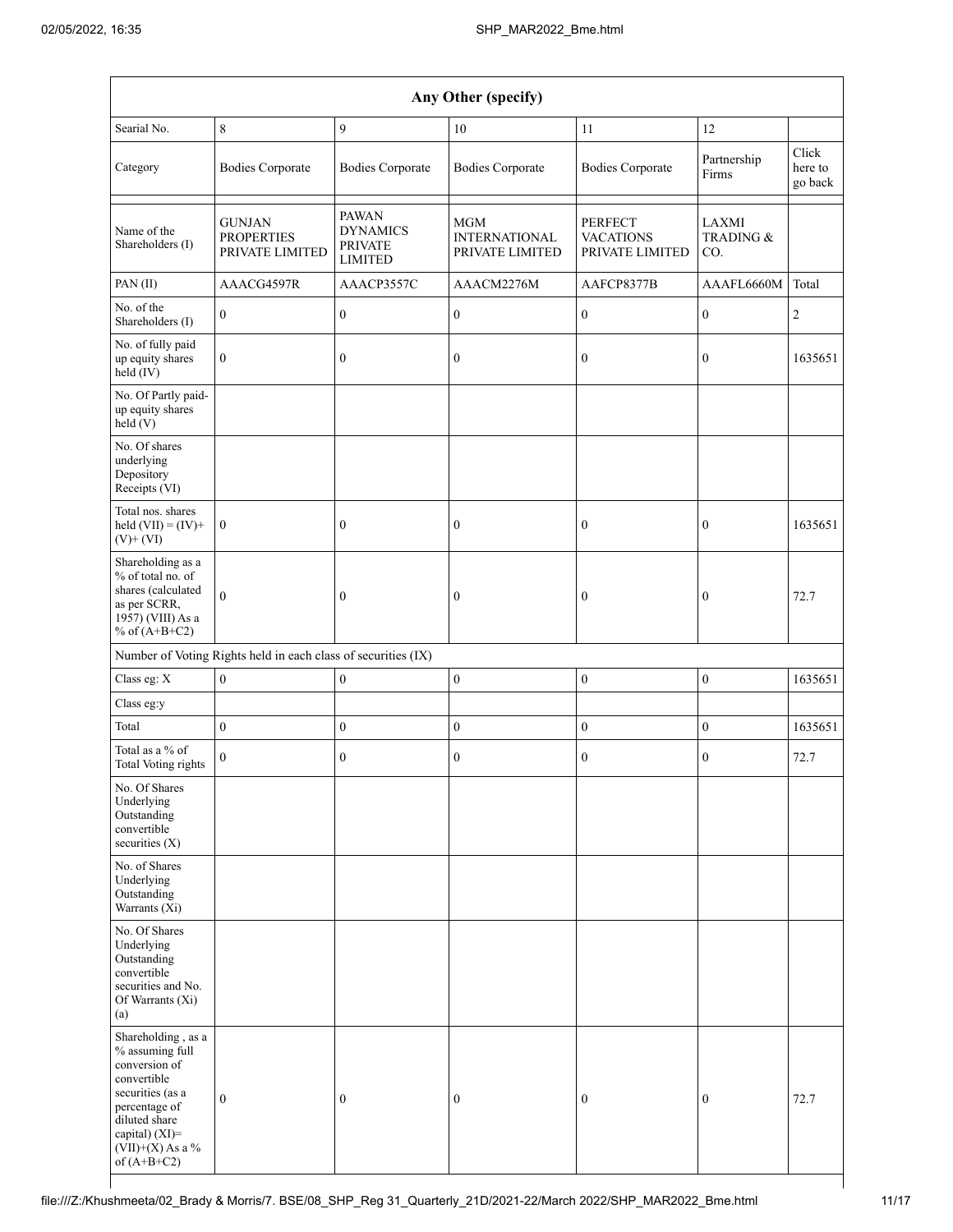| Number of Locked in shares (XII)                                     |                                                         |                  |                |                |                   |         |
|----------------------------------------------------------------------|---------------------------------------------------------|------------------|----------------|----------------|-------------------|---------|
| No. $(a)$                                                            |                                                         |                  |                |                |                   |         |
| As a % of total<br>Shares held (b)                                   |                                                         |                  |                |                |                   |         |
|                                                                      | Number of Shares pledged or otherwise encumbered (XIII) |                  |                |                |                   |         |
| No. $(a)$                                                            |                                                         |                  |                |                |                   |         |
| As a % of total<br>Shares held (b)                                   |                                                         |                  |                |                |                   |         |
| Number of equity<br>shares held in<br>dematerialized<br>form $(XIV)$ | $\theta$                                                | $\boldsymbol{0}$ | $\theta$       | $\mathbf{0}$   | $\theta$          | 1635651 |
| Reason for not providing PAN                                         |                                                         |                  |                |                |                   |         |
| Reason for not<br>providing PAN                                      |                                                         |                  |                |                |                   |         |
| Shareholder type                                                     | Promoter Group                                          | Promoter Group   | Promoter Group | Promoter Group | Promoter<br>Group |         |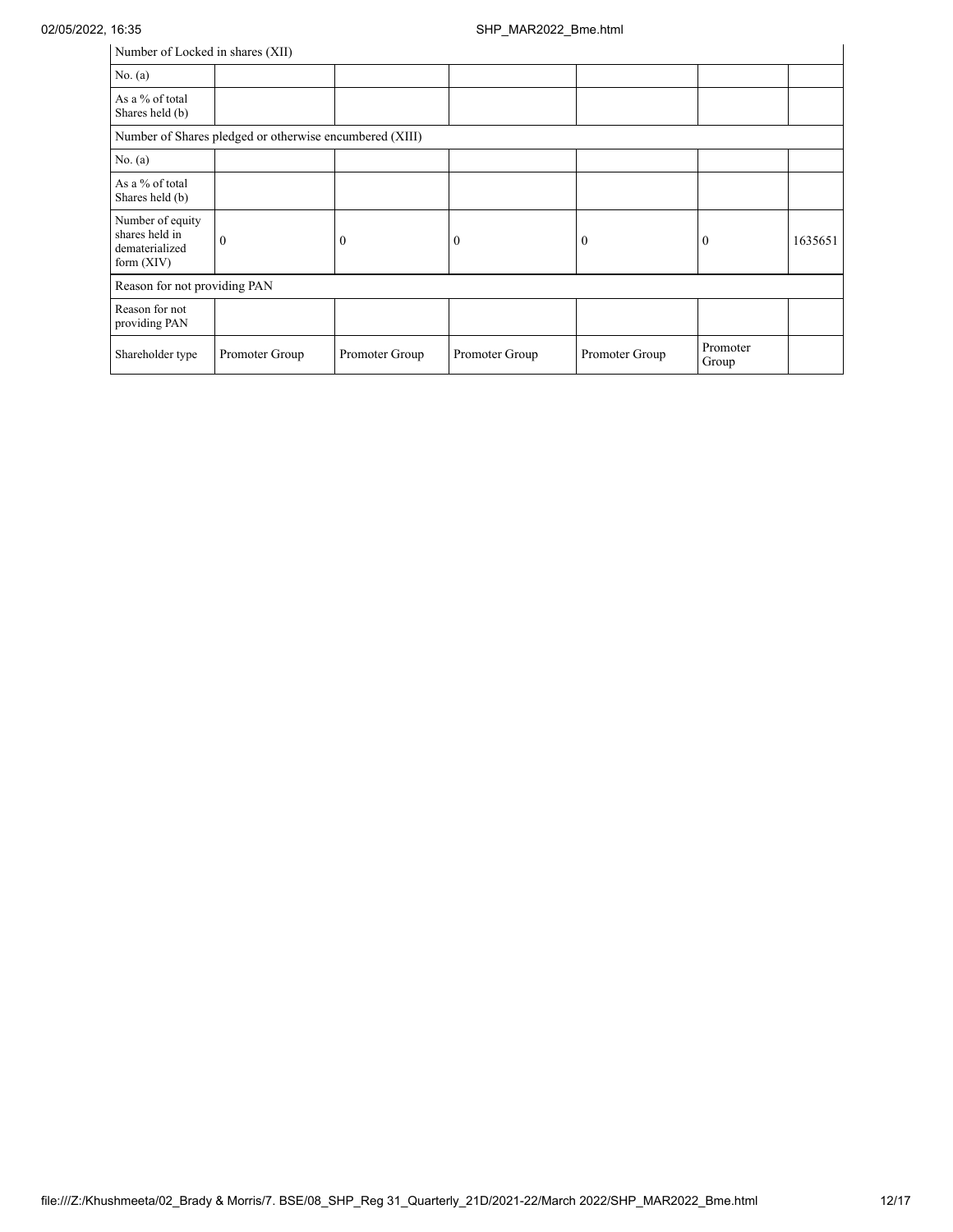| Any Other (specify)                                                                                                                                                                  |                            |                                                               |                     |                                        |                                            |            |                  |
|--------------------------------------------------------------------------------------------------------------------------------------------------------------------------------------|----------------------------|---------------------------------------------------------------|---------------------|----------------------------------------|--------------------------------------------|------------|------------------|
| Searial No.                                                                                                                                                                          | 1                          | $\overline{c}$                                                | 3                   | $\overline{4}$                         | 5                                          | 6          | $\boldsymbol{7}$ |
| Category                                                                                                                                                                             | <b>Bodies</b><br>Corporate | <b>Bodies Corporate</b>                                       | Clearing<br>Members | Overseas<br>Corporate<br><b>Bodies</b> | Overseas Corporate<br><b>Bodies</b>        | <b>HUF</b> | <b>IEPF</b>      |
| Category / More<br>than 1 percentage                                                                                                                                                 | Category                   | More than 1 percentage<br>of shareholding                     | Category            | Category                               | More than 1 percentage of<br>shareholding  | Category   | Category         |
| Name of the<br>Shareholders (I)                                                                                                                                                      |                            | <b>RK S DISTRIBUTORS</b><br>PRIVATE LIMITED                   |                     |                                        | <b>MORRIS MATERIAL</b><br>HANDLING LIMITED |            |                  |
| PAN (II)                                                                                                                                                                             |                            | AAACR5920R                                                    |                     |                                        | AAGCM7100G                                 |            |                  |
| No. of the<br>Shareholders (I)                                                                                                                                                       | 13                         | $\mathbf{1}$                                                  | 5                   | $\mathbf{1}$                           | 1                                          | 26         | $\mathbf{1}$     |
| No. of fully paid<br>up equity shares<br>held (IV)                                                                                                                                   | 190086                     | 157500                                                        | 442                 | 139200                                 | 139200                                     | 4326       | 43116            |
| No. Of Partly paid-<br>up equity shares<br>held(V)                                                                                                                                   |                            |                                                               |                     |                                        |                                            |            |                  |
| No. Of shares<br>underlying<br>Depository<br>Receipts (VI)                                                                                                                           |                            |                                                               |                     |                                        |                                            |            |                  |
| Total nos. shares<br>held $(VII) = (IV) +$<br>$(V)$ + $(VI)$                                                                                                                         | 190086                     | 157500                                                        | 442                 | 139200                                 | 139200                                     | 4326       | 43116            |
| Shareholding as a<br>% of total no. of<br>shares (calculated<br>as per SCRR,<br>1957) (VIII) As a<br>% of $(A+B+C2)$                                                                 | 8.45                       | 7                                                             | 0.02                | 6.19                                   | 6.19                                       | 0.19       | 1.92             |
|                                                                                                                                                                                      |                            | Number of Voting Rights held in each class of securities (IX) |                     |                                        |                                            |            |                  |
| Class eg: X                                                                                                                                                                          | 190086                     | 157500                                                        | 442                 | 139200                                 | 139200                                     | 4326       | 43116            |
| Class eg:y                                                                                                                                                                           |                            |                                                               |                     |                                        |                                            |            |                  |
| Total                                                                                                                                                                                | 190086                     | 157500                                                        | 442                 | 139200                                 | 139200                                     | 4326       | 43116            |
| Total as a % of<br>Total Voting rights                                                                                                                                               | 8.45                       | 7                                                             | 0.02                | 6.19                                   | 6.19                                       | 0.19       | 1.92             |
| No. Of Shares<br>Underlying<br>Outstanding<br>convertible<br>securities $(X)$                                                                                                        |                            |                                                               |                     |                                        |                                            |            |                  |
| No. of Shares<br>Underlying<br>Outstanding<br>Warrants (Xi)                                                                                                                          |                            |                                                               |                     |                                        |                                            |            |                  |
| No. Of Shares<br>Underlying<br>Outstanding<br>convertible<br>securities and No.<br>Of Warrants (Xi)<br>(a)                                                                           |                            |                                                               |                     |                                        |                                            |            |                  |
| Shareholding, as a<br>% assuming full<br>conversion of<br>convertible<br>securities (as a<br>percentage of<br>diluted share<br>capital) (XI)=<br>$(VII)+(X)$ As a %<br>of $(A+B+C2)$ | 8.45                       | 7                                                             | 0.02                | 6.19                                   | 6.19                                       | 0.19       | 1.92             |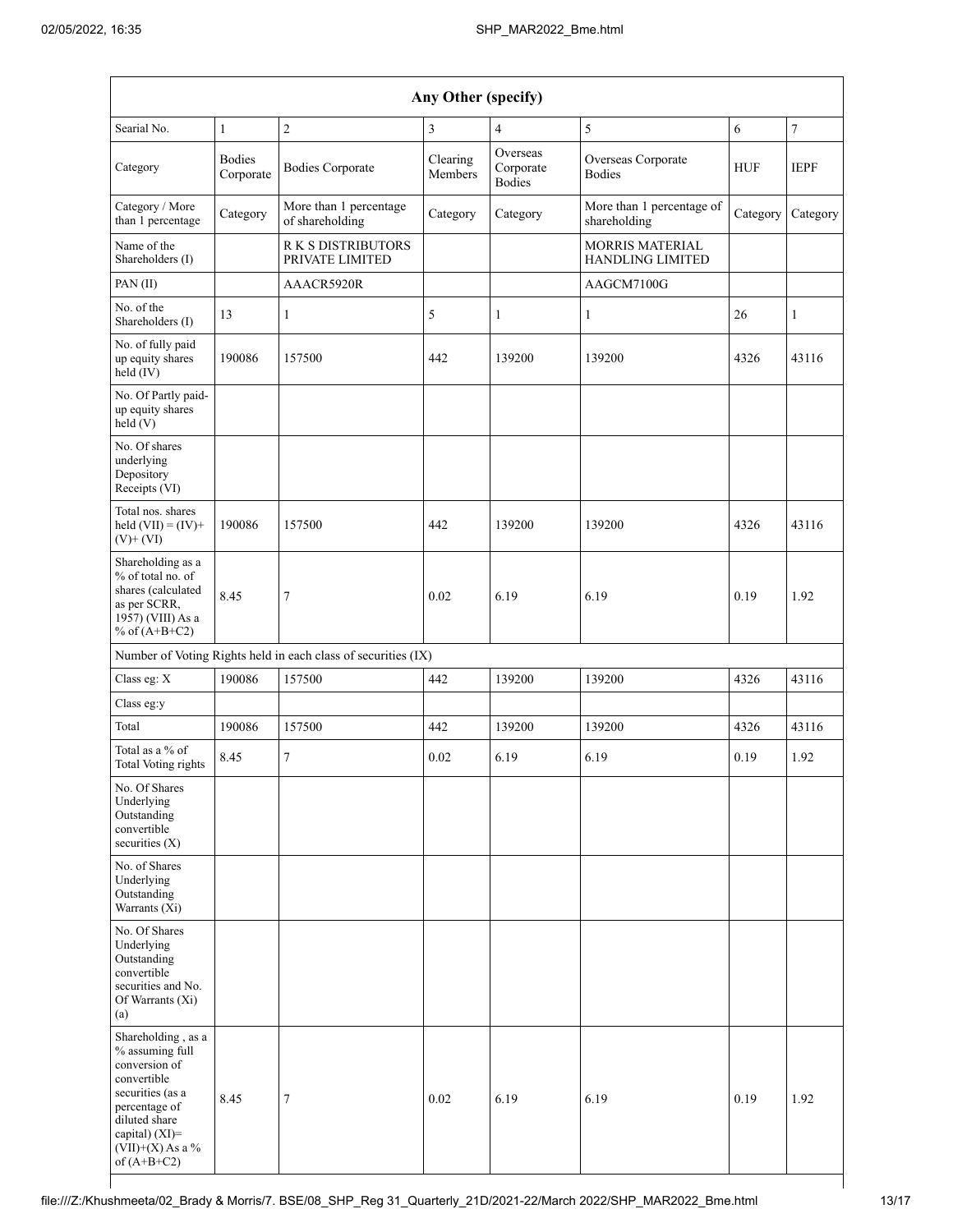| Number of Locked in shares (XII)                                     |        |        |     |        |        |      |       |
|----------------------------------------------------------------------|--------|--------|-----|--------|--------|------|-------|
| No. $(a)$                                                            |        |        |     |        |        |      |       |
| As a % of total<br>Shares held (b)                                   |        |        |     |        |        |      |       |
| Number of equity<br>shares held in<br>dematerialized<br>form $(XIV)$ | 189836 | 157500 | 442 | 139200 | 139200 | 4326 | 43116 |
| Reason for not providing PAN                                         |        |        |     |        |        |      |       |
| Reason for not<br>providing PAN                                      |        |        |     |        |        |      |       |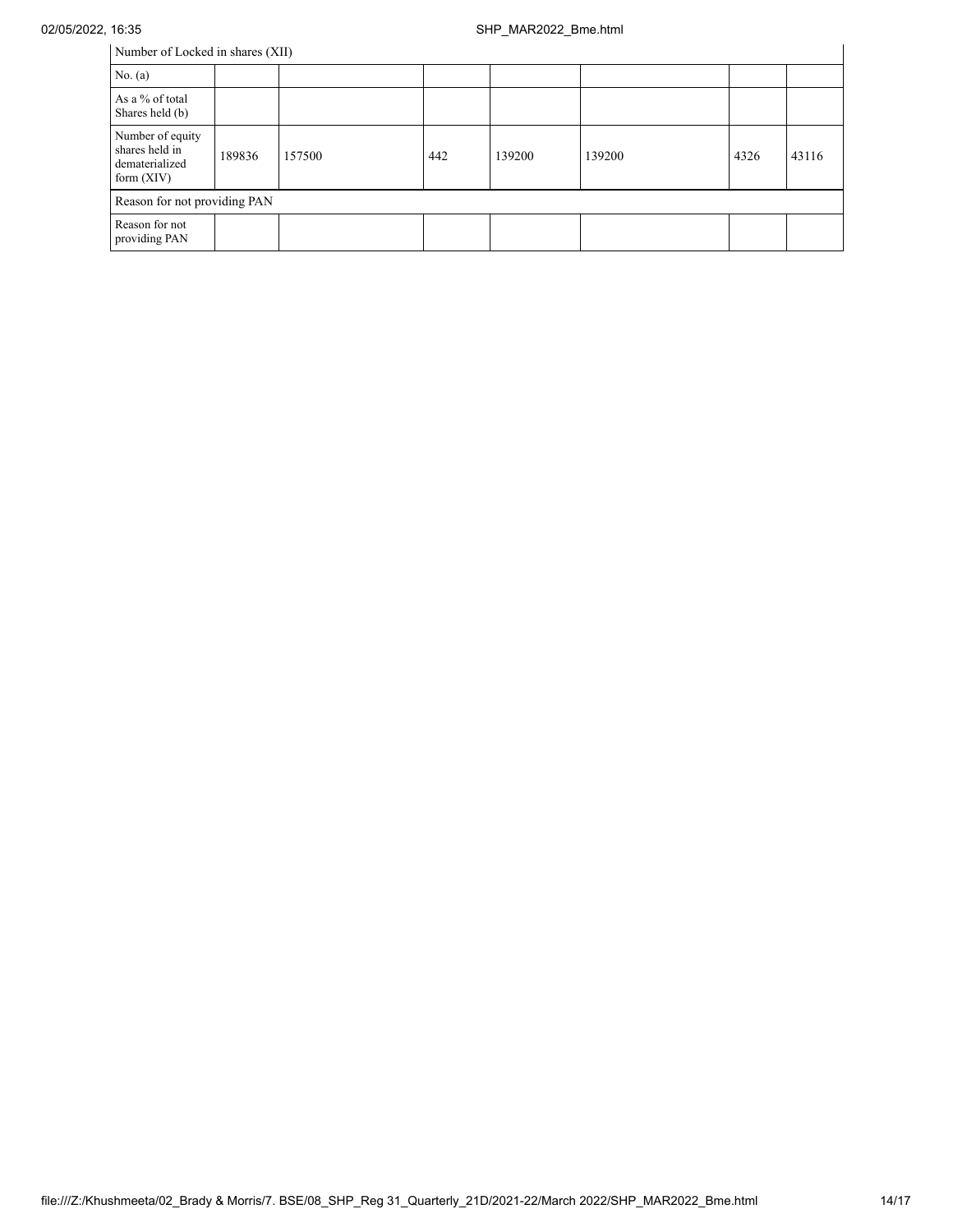| Any Other (specify)                                                                                                                                                                  |                                                               |                       |  |  |
|--------------------------------------------------------------------------------------------------------------------------------------------------------------------------------------|---------------------------------------------------------------|-----------------------|--|--|
| Searial No.                                                                                                                                                                          | $\,$ 8 $\,$                                                   |                       |  |  |
| Category                                                                                                                                                                             | Non-Resident Indian (NRI)                                     |                       |  |  |
| Category / More<br>than 1 percentage                                                                                                                                                 | Category                                                      |                       |  |  |
| Name of the<br>Shareholders (I)                                                                                                                                                      |                                                               | Click here to go back |  |  |
| PAN(II)                                                                                                                                                                              |                                                               | Total                 |  |  |
| No. of the<br>Shareholders (I)                                                                                                                                                       | 10                                                            | 56                    |  |  |
| No. of fully paid<br>up equity shares<br>held (IV)                                                                                                                                   | 3611                                                          | 380781                |  |  |
| No. Of Partly paid-<br>up equity shares<br>held(V)                                                                                                                                   |                                                               |                       |  |  |
| No. Of shares<br>underlying<br>Depository<br>Receipts (VI)                                                                                                                           |                                                               |                       |  |  |
| Total nos. shares<br>held $(VII) = (IV) +$<br>$(V)$ + $(VI)$                                                                                                                         | 3611                                                          | 380781                |  |  |
| Shareholding as a<br>% of total no. of<br>shares (calculated<br>as per SCRR,<br>1957) (VIII) As a<br>% of $(A+B+C2)$                                                                 | 0.16                                                          | 16.93                 |  |  |
|                                                                                                                                                                                      | Number of Voting Rights held in each class of securities (IX) |                       |  |  |
| Class eg: X                                                                                                                                                                          | 3611                                                          | 380781                |  |  |
| Class eg:y                                                                                                                                                                           |                                                               |                       |  |  |
| Total                                                                                                                                                                                | 3611                                                          | 380781                |  |  |
| Total as a % of<br>Total Voting rights                                                                                                                                               | 0.16                                                          | 16.93                 |  |  |
| No. Of Shares<br>Underlying<br>Outstanding<br>convertible<br>securities $(X)$                                                                                                        |                                                               |                       |  |  |
| No. of Shares<br>Underlying<br>Outstanding<br>Warrants (Xi)                                                                                                                          |                                                               |                       |  |  |
| No. Of Shares<br>Underlying<br>Outstanding<br>convertible<br>securities and No.<br>Of Warrants (Xi)<br>(a)                                                                           |                                                               |                       |  |  |
| Shareholding, as a<br>% assuming full<br>conversion of<br>convertible<br>securities (as a<br>percentage of<br>diluted share<br>capital) (XI)=<br>$(VII)+(X)$ As a %<br>of $(A+B+C2)$ | 0.16                                                          | 16.93                 |  |  |
| Number of Locked in shares (XII)                                                                                                                                                     |                                                               |                       |  |  |
| No. (a)                                                                                                                                                                              |                                                               |                       |  |  |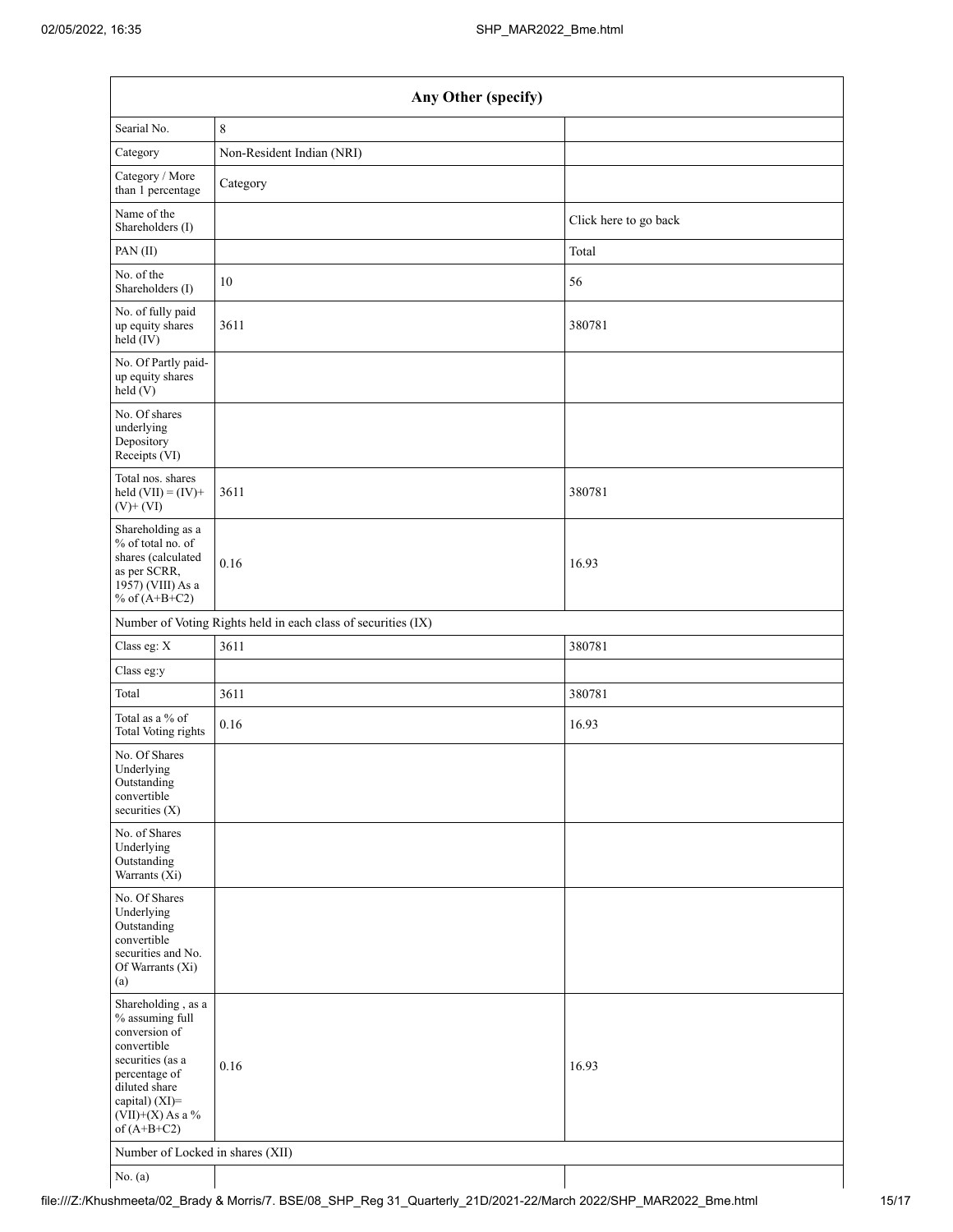| As a % of total<br>Shares held (b)                                   |      |        |  |  |
|----------------------------------------------------------------------|------|--------|--|--|
| Number of equity<br>shares held in<br>dematerialized<br>form $(XIV)$ | 3611 | 380531 |  |  |
| Reason for not providing PAN                                         |      |        |  |  |
| Reason for not<br>providing PAN                                      |      |        |  |  |